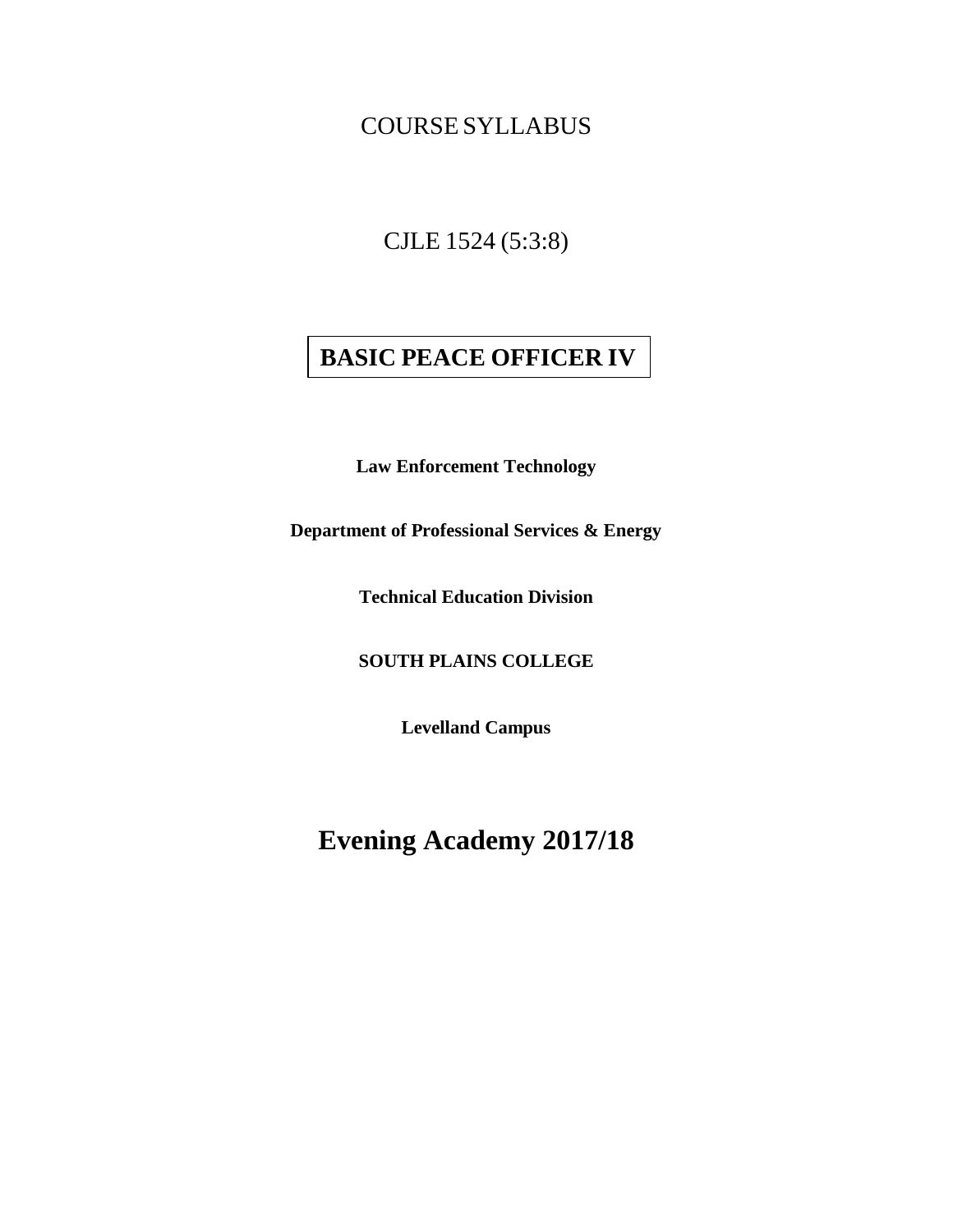**Campus:** Levelland, Texas

#### **COURSE SYLLABUS**

| <b>COURSE TITLE:</b>    | <b>CJLE 1524, BASIC PEACE OFFICER IV</b><br>(CIP Code 43.0107) |
|-------------------------|----------------------------------------------------------------|
| <b>INSTRUCTOR:</b>      | <b>Kenny Burns and SPC Law Enforcement Technology</b>          |
|                         | Staff                                                          |
| <b>OFFICE LOCATION:</b> | Office Number: LE 111                                          |
| PHONE:                  | $(806)$ 716-2357                                               |
| E-M                     | AIL: kburns@southplainscollege.edu                             |
| <b>FAX:</b>             | 806 897-5288                                                   |
| <b>OFFICE HOURS:</b>    | Posted on office door                                          |

## **VISION: SOUTH PLAINS COLLEGE IMPROVES EACH STUDENT'S LIFE**

### I. GENERAL COURSE INFORMATION:

- A. Course Description: This course involves basic preparation for a new peace officer. This course taken in conjunction with Basic Peace Officer I, II, and III will satisfy the TCLEOSE-approved Basic Peace Officer Training Academy. This course may be offered only by institutions Licensed as a Police Academy by the Texas Commission on Law Enforcement (TCOLE). All students must complete academy application processes. Admission to South Plains College does not guarantee admission to the police academy. SPC's Academy License Number is: 511249.
- B. TCOLE RULES 215.15 AND 217.1: Each student must meet all requirements stated in TCOLE Rules 215.15 (Enrollment Standards and Training Credit) and 217.1 (Minimum Standards for Initial Licensure) to be admitted to the academy and seek licensure to become a Texas Peace Officer. For a complete set of current rules see also [http://www.tcole.texas.gov w](http://www.tcole.texas.gov/)hich is the TCOLE Web Site. (Note: Completion of the academy does not make the graduate a "Texas Peace Officer." Graduates must be commissioned by a law enforcement agency and meet all other employment criteria as required by the employing agency.) Applicants to the academy are screened and must meet TCOLE standards prior to admission. Failure to meet these standards will result in the student being immediately dropped from the class and program of study. During "Orientation" at the beginning of this course,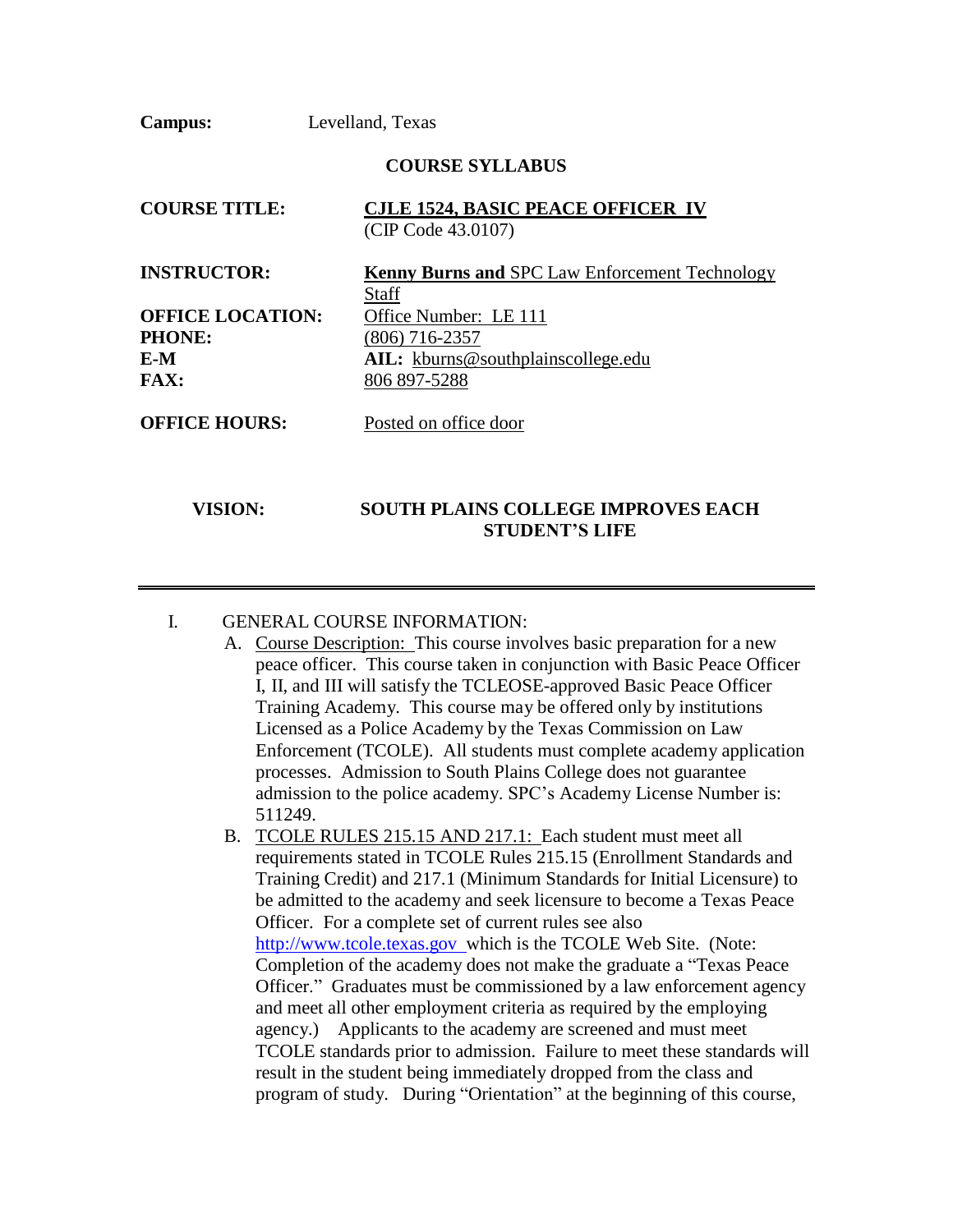students will receive an Academy Rules and Regulations, as well as information relative to academy procedures that serve as basic requirements for the course of study and criteria necessary for a student to remain in good standing in the academy. A student must acknowledge receipt of this information and abide by the academy rules as directed by the Academy coordinator. Violation of any rule may subject the student to dismissal from the police academy.

II. Course Learning Outcomes: Topics in this list of learning outcomes may be reassigned to different sections of the academy outline as necessitated for organization of the academy; in this event, outcomes of the assigned topics will be allocated to and from this list to the scheduled courses. The academy will ensure that all topics are covered within the four assigned courses. Topics covered in the assigned courses will afford students opportunity to acquire knowledge, skills, and understanding of the following:

Spanish—Unit 16

• Demonstrate proficiency in selected phrases of Spanish, as determined by local requirements.

Crisis Intervention Training (CIT) and the Mental Health Code—Unit 27

- Develop a basic understanding and respect for the fundamental rights of, and a proficiency in interacting with, people with mental impairments through the use of communication techniques to deescalate potentially volatile situations.
- Define mental illness.
- Distinguish among the different types of mental illness.
- Discuss psychopharmacology.
- Identify the process and necessary conditions to obtain a Mental health Warrant per Texas health and Safety code (Mental health Code).
- Identify factors to be considered and determining whether or not to request assistance.
- Explain the impetus for crisis intervention training and why the training is so important.
- Discuss the components of the "first three minutes assessment."
- Summarize five strategies for dealing with a person in a mental health crisis.
- Understand the process of "modeling."
- Explains the characteristics that contribute to or interfere with communication.
- Describe at least five effective communication/interaction skills used when dealing with persons with a mental illness.

Patrol and Consular Notification—Unit 24

• Describe and explain the patrol function.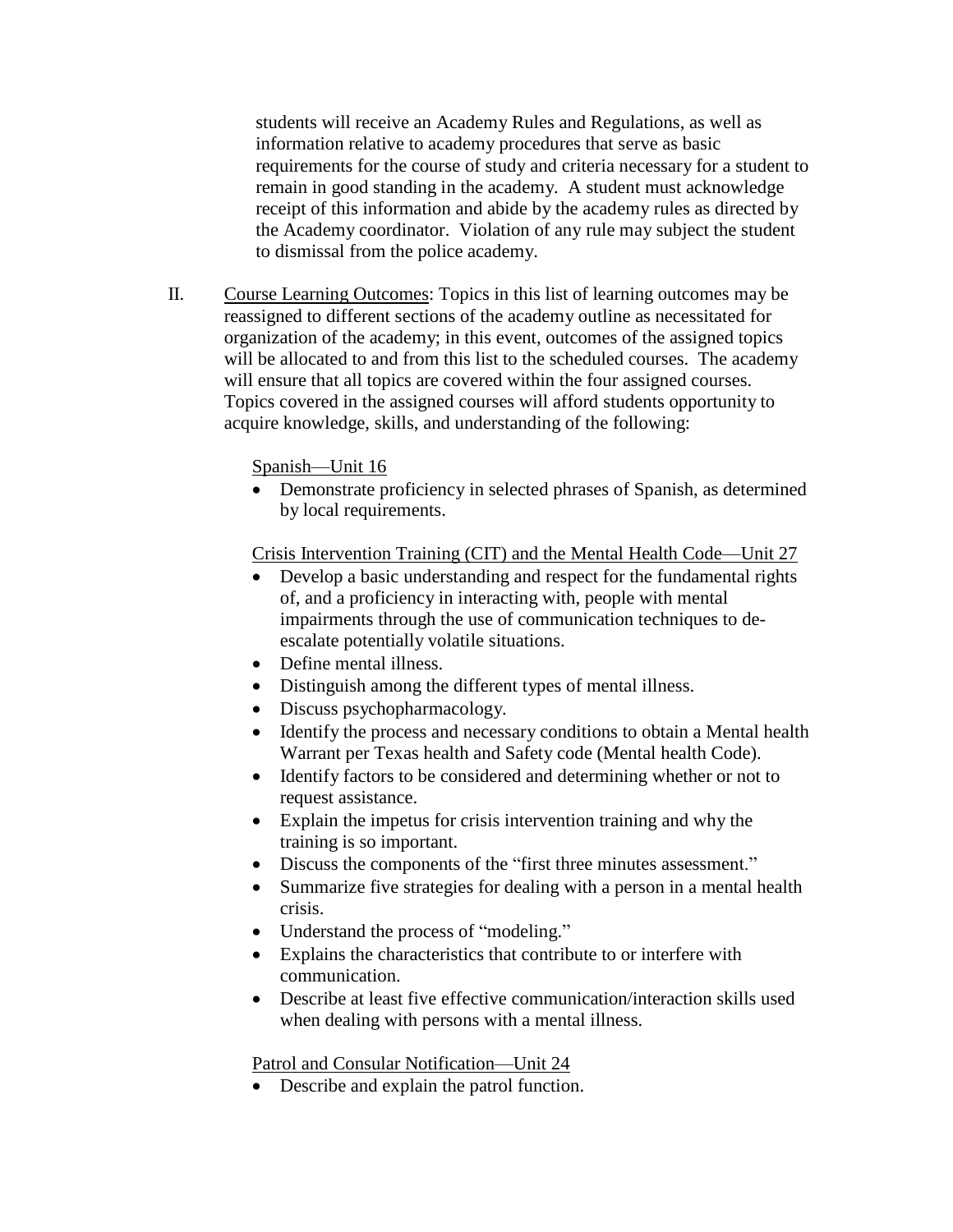- State the importance and identify the methods of mental and physical preparation.
- Identify and discuss basic safety awareness tactics.
- Describe the various kinds of hazards encountered while on patrol.
- Identify distinctive sounds that police officers may make that indicate their presence and possible location.
- Describe the two types of problem-area patrols and the five patrol patterns.
- Identify the different modes of patrol and characteristics of each.
- Describe patrol methods using one and two officers.
- List tactics to develop effective observation skills.
- List methods to properly stop pedestrians.
- Describe techniques used while interviewing people during field operations.
- Describe use of the field inquiry.
- Describe vehicle stop situations and appropriate procedures. Identify high-risk vehicle stops and appropriate procedures.
- Describe procedures for safe responses to crime-in-progress calls.
- List procedures for safe building searches.
- State goals of public service.
- Discuss negative and positive consequence of public service.
- Outline different methods designed to enhance public service.
- List and give examples of community resources that can be used for assistance in emergencies.
- Define crime prevention, and state the role of law enforcement in providing crime prevention services to the public.
- Identify methods to gain citizen involvement in crime prevention.
- List elements of a crime prevention program.
- Identify and define selected types of crowds and mobs.
- List and identify the elements of the offenses relevant to crowd control.
- Identify and recognize procedures for responding to crowd control situations.
- Prepare the student to maintain the peace and safeguard lives and property during situations calling for crowd management.
- Identify the duties and responsibilities of the officer regarding consular notification as per the Vienna Convention on Consular Notification and bilateral treaties.
- Identify the steps to be taken when a foreign national is arrested.
- Identify the forms of access a consular official may have to an arrested foreign national.
- Identify reasons for conducting consular notification.

Texas Family Code and Juvenile Issues—Unit 14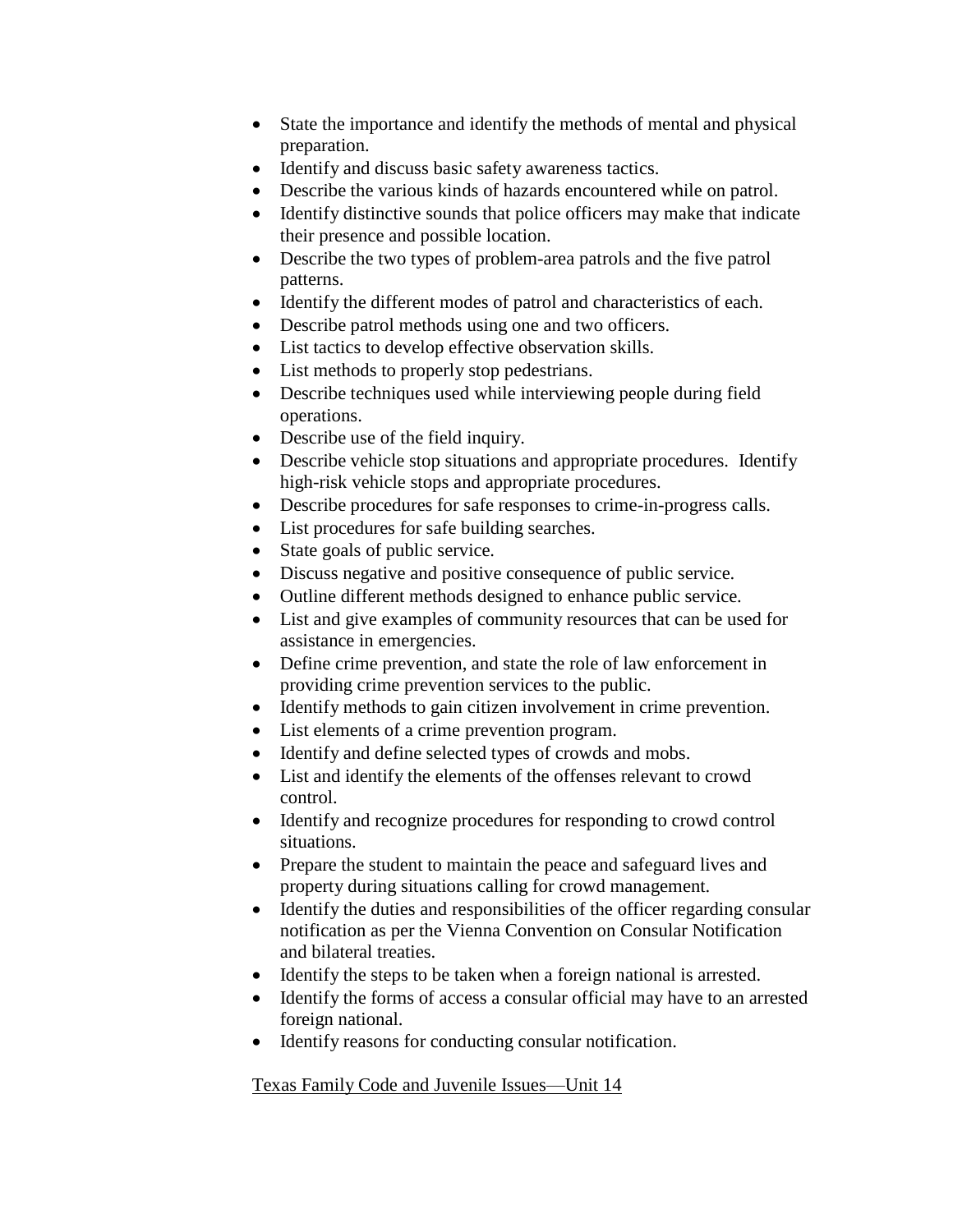- Identify influences that may affect an adolescent's encounter with police.
- Describe problems typically associated with juvenile gang activities.
- Assess the potential impact that a peace officer can have on the attitudes and behaviors of juveniles.
- Explain the purpose of Title 3, Texas Family Code, as related to juvenile proceedings.
- Define "delinquent conduct" and " conduct indicating a need for supervision" under chapter 51, Texas Family Code.
- State the requirements for waiver of rights.
- Describe legal restrictions on places and conditions for detaining a child.
- Describe legal restrictions on fingerprinting and photographing a child.
- Explain legal requirements for taking a child into custody.
- State legal requirements for release or delivery to juvenile court.
- State the legal requirement for disposition without referral.
- Define 'delinquency' as defined in Chapter 72, Texas Family Code.
- Describe offenses of "Contributing to Delinquency or Dependency of a Child."
- Explain the excluded defenses to offense of "Contributing to Delinquency or Dependency of a Child."

Family Violence and Related Assaultive Offenses—Unit 26

- Discuss the impact of family violence on the victim.
- Identify typical characteristics of the offender.
- Describe and identify the cycle of abuse phases.
- Identify the various types of domestic abuse and battering situations.
- Explain and identify the elements of the law pertaining to family violence.
- Define family violence terms.
- Explain the application procedure for a protective order.
- Discuss what a protective order is, what it means, and consequences of violation.
- Discuss the recommended steps in handling domestic disturbances or other calls involving temporary ex parte protective orders and protective orders.
- Discuss family violence situations, and describe procedure for conducting preliminary investigations.
- Give examples of community resources and services to be used in family violence incidents.

Hazardous Materials Awareness—Unit 28

- Define the phrase "hazardous materials events," and discuss the related federal law.
- Recognize the effects of a hazardous materials event on society.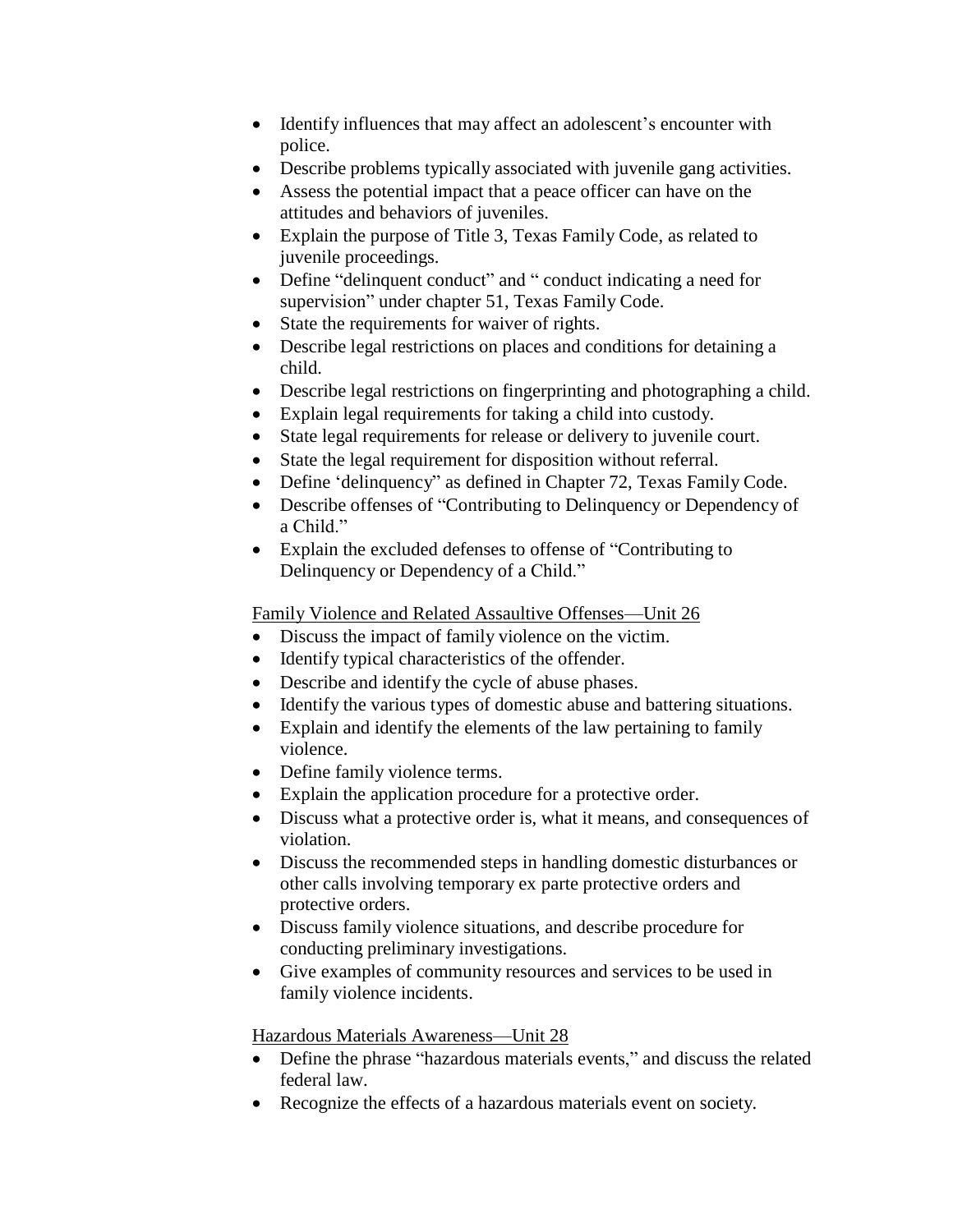- Discuss the basic concepts of toxicology.
- Identify sources to obtain on-site information about hazardous materials being transported.
- Explain the use of the Incident Management System (IMS).
- Recognize the basic procedures for safeguarding lives in a hazardous materials event.
- Name basic equipment and resources that may be used at a hazardous materials event.

Racial Profiling – Unit 30

- Identify the legislative requirements placed upon peace officers and law enforcement agencies regarding racial profiling.
- Become familiar with Supreme Court decisions and other court decisions involving appropriate actions in traffic stops.
- Identify logical and social arguments against racial profiling.
- Identify elements of a racially-motivated traffic stop.
- Identify elements of a traffic stop which would constitute reasonable suspicion of drug courier activity.
- Identify elements of a traffic stop which could constitute reasonable suspicion of criminal activity.

#### III. GENERAL COURSE INFORMATION/REQUIREMENTS:

- A. Course Competencies: Upon successful completion of this course, each student will have demonstrated through comprehensive examinations, with a score of 80% or better, a competent understanding of specific elements listed in objective required in this course. Any motor skill competency will meet minimum course evaluations and receive a Pass/Fail grade.
- B. Academic Integrity: It is the goal of the SPC Law Enforcement faculty to foster a spirit of complete honesty and a high standard of integrity in education and training endeavors. It is a serious offense for any student to present as his or her own work that he or she has not honestly performed; such action renders the offender liable to serious consequences that may include suspension from the academy. Students should refer to the SPC General Catalog policy regarding consequences for cheating and plagiarism. (See "Academic Integrity" as well as "Student Conduct" sections in the college catalog.) If any student has a question as to whether he or she may work with other students on any assignments, SEEK GUIDANCE FROM THE INSTRUCTOR to ascertain whether or not the student is in compliance with course guidelines.
- C. Verification of Workplace Competencies. Successful completion of this course meets one of the TCOLE mandated requirements that permit a student to take the state License Examination to be a Texas Peace Officer. A student who successfully passes the state's examination does not become a peace officer until he or she is employed by an official law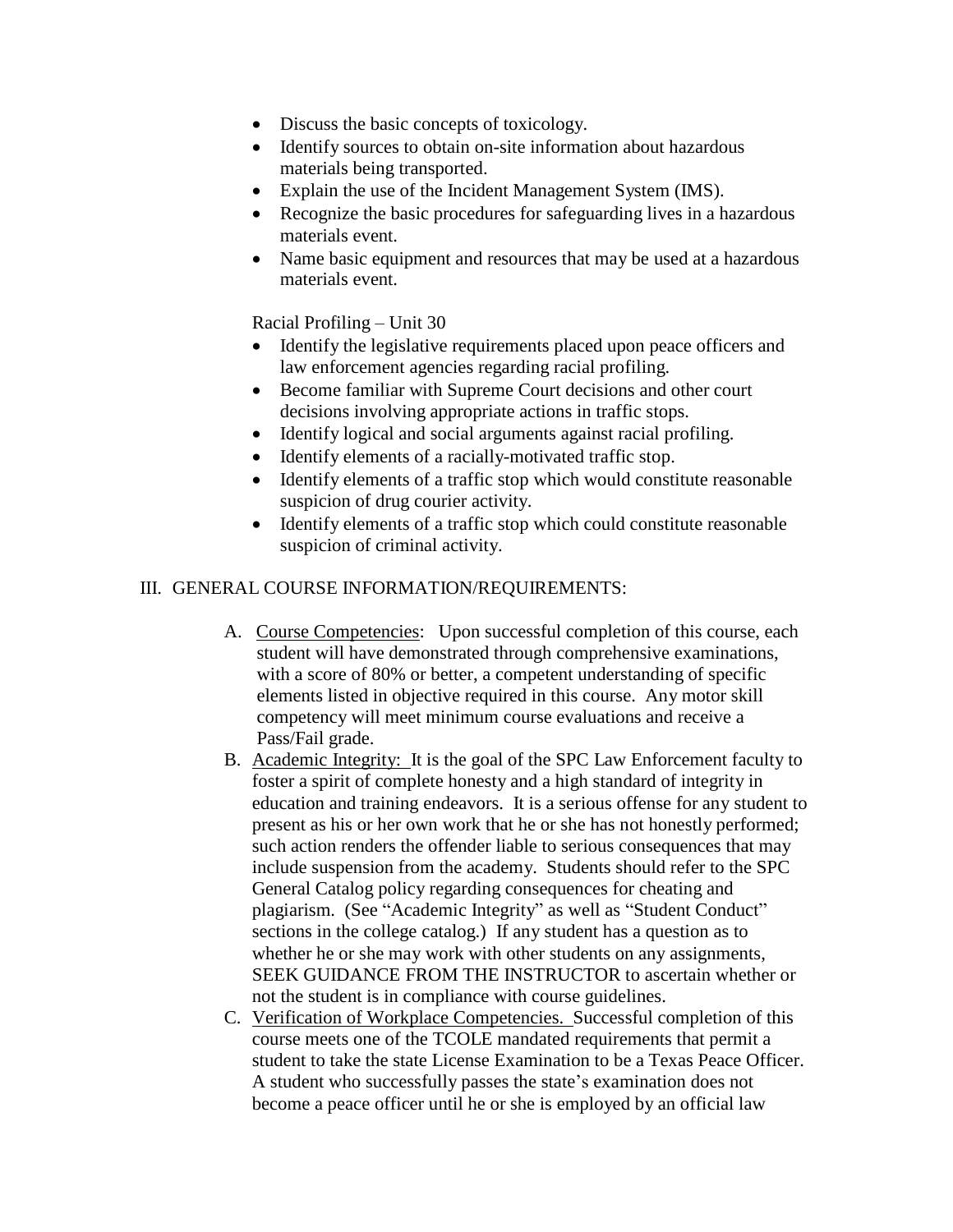enforcement/criminal justice organization empowered to commission a peace officer in the state of Texas. Successful passing score on the state licensure examination is one of many employment criteria that permit a person to seek employment with law enforcement agencies.

- D. The SPC Police Academy Handbook: Each Academy student is provided an Academy Handbook that contains Rules and Regulations. The Handbook is considered a part of the Syllabus as if written in this document.
- E. Attendance Policy: The South Plains College attendance policy is stated in the General Catalog. In addition, the SPC Police Academy Handbook includes additional requirements that meet TCOLE policies and the "Handbook" is to be followed in details outlined therein. Punctual and regular attendance in class is required of all law enforcement students. Each student is responsible for all class work covered while she or he was not in class. At the discretion of the instructor, a student may complete make-up work assignments for unavoidable absences. An instructor uses discretion to administer an "X" or "F" grade when a student has excessive absences. In the event a student is not able to complete course work, she or he is expected to take initiative to initiate a student withdrawal notice that results in grade of "W" when completed before the last college "drop date." All students must complete or remain I compliance with TCOLE and academy requirements. (Note: See "Academy Rules and Regulations, Standard for Student Dismissal From Class/Program." Police Academy attendance standards are in full force and effect as if written in this Syllabus.)
- F. Assignment Policy: All required work must be turned in "on-time" in order that the student may benefit from the corrections and study for future examinations. Assigned outside work is DUE ON THE CLASS PERIOD ASSIGNED BY THE INSTRUCTOR. Late work generally is not acceptable; however, special consideration is subject to instructor discretion for exceptional circumstances. The instructor has sole discretion whether the exception is cleared and whether or not the makeup work is acceptable.
- G. Accommodations: South Plains College strives to accommodate the individual needs of all students in order to enhance their opportunities for success in the context of a comprehensive community college setting. It is the policy of South Plains College to offer all educational and employment opportunities without regard to race, color, national origin, religion, gender, disability or age (SPC Equal Opportunity Policy—General Catalog). Students with disabilities, including but not limited to physical, psychiatric, or learning disabilities who wish to request accommodations in such case should notify the Special Services Office early in the semester so that the appropriate arrangements may be made. In accordance with federal law, a student requesting accommodations must provide acceptable documentation of his/her disability to the Special Services coordinator on the Levelland Campus at (806) 894-9611, ext. 2529.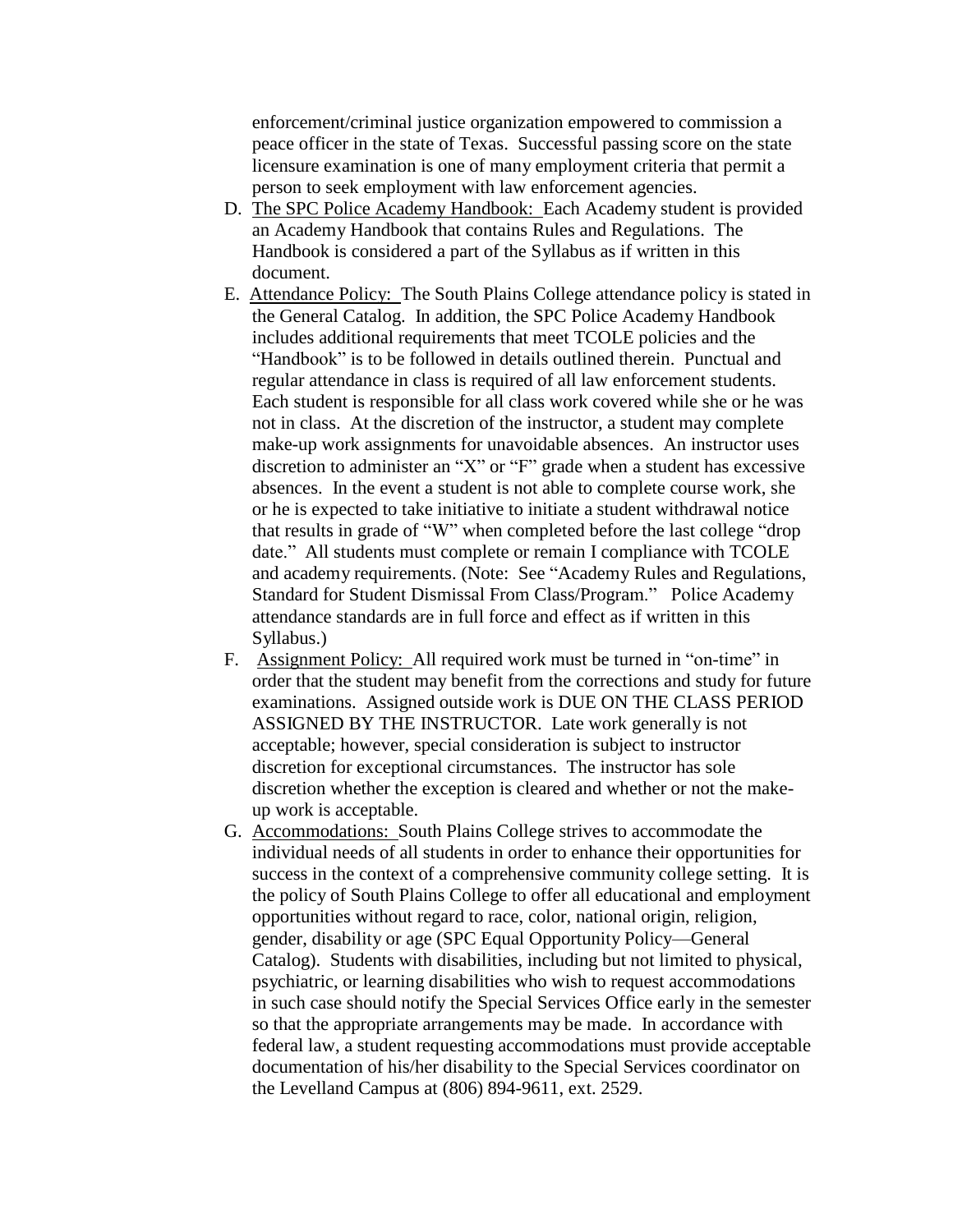H. Diversity Statement: Instructors in the program will establish and support an environment that values and nurtures individual and group differences and encourage engagement and interaction. Understanding and respecting multiple experiences and perspectives will serve to challenge and stimulate all of us to learn about others, about the larger world and about ourselves. Promoting diversity and intellectual exchange will not only mirror society as it is, but also model society as it should and can be so that each person may live in harmony with others.

### IV. SPECIFIC COURSE/INSTRUCTOR REQUIREMENTS:

- A. Grading Policy/Procedures/or Other Methods of Evaluation: An accumulative point system will be utilized to determine the final grade that the student will receive for the class. Each student must make a grade of "C" or better in order to continue to the next class in the sequence. Skill classes that require "demonstration of procedures" (driving, handgun qualification, defensive tactics, etc.) will be graded as "Pass/Fail" only and will not receive a point evaluation score. However, each student **MUST**  receive a "Pass" grade in each tactic/procedure in order to pass the entire course; failure to pass a skill assessment will result in a grade of "F" for the entire course regardless of any other course grades or point accumulation. As long as the student in skill classes receive a "PASS" score for each required competency, the following scale will be used to calculate the final grade based on the accumulation of all other points earned through testing scores:
	- 90% or better of all possible points  $= A$
	- 80%-89% of all possible points  $=$  B

(Note: Any student that receives a grade below "B" will not be permitted to proceed to the next session of the police academy and will be dropped from the academy. See also "Academy Rules and Regulations, Grade Policy" which are in full force and effect as if written in this Syllabus.)

- B. Textbook and Other Materials:
	- TEXAS CRIMINAL AND TRAFFIC LAW MANUAL, , Most Recent Edition (Bi-Annually revised to reflect most recent law), Lexis Nexis/Gould Publications.
	- Accident Investigator's Template, Northwestern University, Traffic Institute
	- Athletic Gym trousers and top; athletic shoes
	- Towel and toiletries following workout